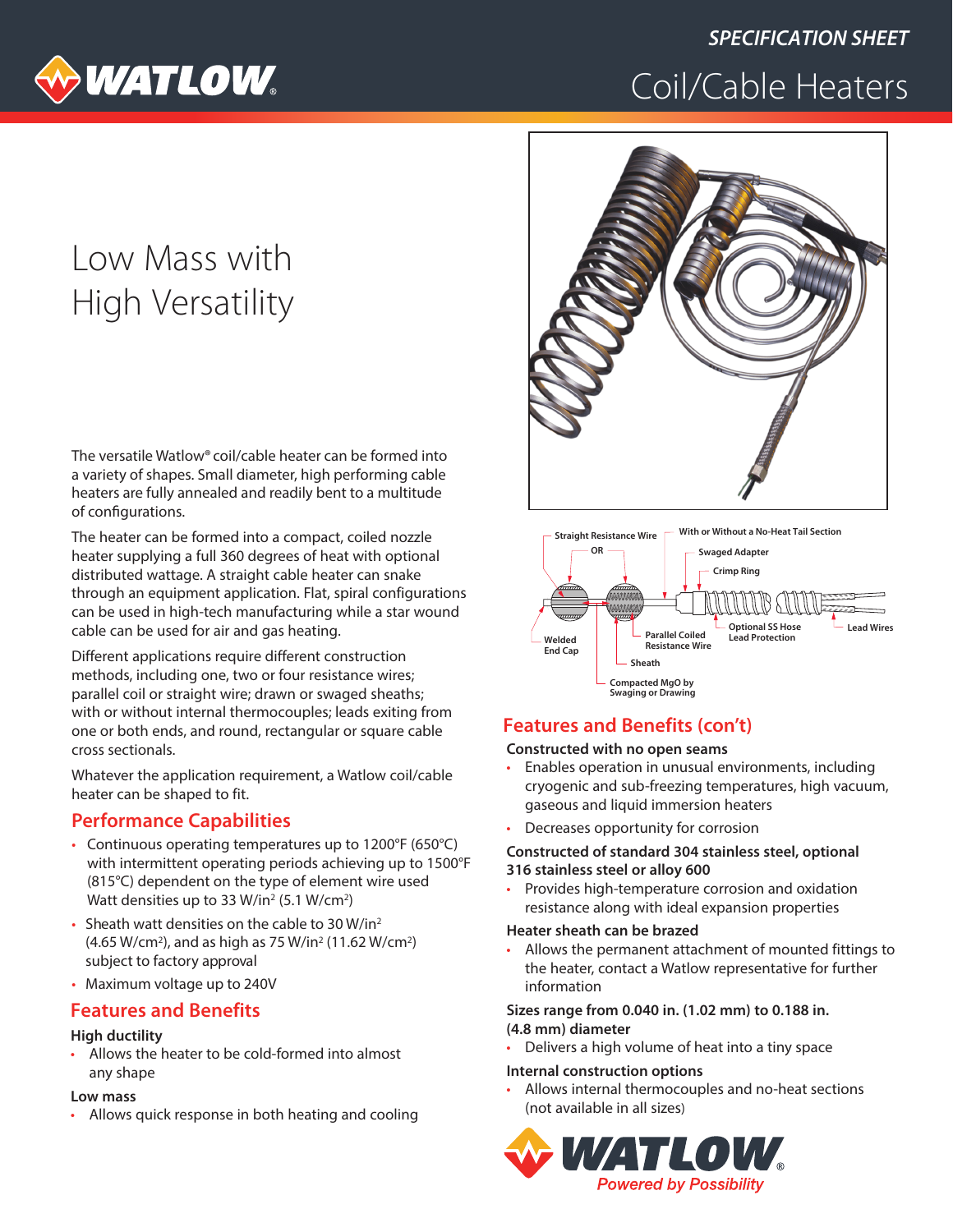## **Typical Applications**

- Plastic injection molding nozzles
- Semiconductor manufacturing and wafer processing  $\bullet$
- Semiconductor pedestal heating and showerhead  $\ddot{\phantom{0}}$
- Hot metal forming dies and punches  $\ddot{\phantom{a}}$
- Sealing and cutting bars
- Medical, analytical and scientific instruments
- Restaurant and food processing equipment .
- Cast-in heaters
- Laminating and printing presses
- Air heating
- Textile manufacturing
- Heating in a vacuum environment

#### **Electrical Data and Coiling Limits**

| <b>Sheath</b><br><b>Diameter</b> |                           | Max.    |      | Surface Area Per<br><b>Linear Foot</b> |              | Min. Bend<br><b>Radius</b> |               | Min. Coiled<br><b>Inside Diameter</b> |
|----------------------------------|---------------------------|---------|------|----------------------------------------|--------------|----------------------------|---------------|---------------------------------------|
| in.                              | (mm)                      | Voltage | in.  | (cm)                                   | in.          | (mm)                       | in.           | (mm)                                  |
| $0.040 \pm 0.002$                | $(1.016 \pm 0.051)$       | 48      | 1.51 | (9.740)                                | 1/16         | (1.6)                      | $^{1}/_{8}$   | (3.2)                                 |
| $0.062 \pm 0.002$                | $(1.575 \pm 0.051)$       | 120     | 2.34 | (15.098)                               | $^{1}/_{8}$  | (3.2)                      | $^{1}/_{4}$   | (6.0)                                 |
| $0.094 + 0.002 - 0.003$          | $(2.388 + 0.051 - 0.076)$ | 240     | 3.54 | (22.840)                               | $^{3}/_{16}$ | (4.8)                      | $^{3}/_{8}$   | (9.5)                                 |
| 0.102 square $\pm$ 0.003         | $(2.591 \pm 0.076)$       | 240     | 4.90 | (31.615)                               | $^{1}/_{4}$  | (6.0)                      | $\frac{1}{2}$ | (13.0)                                |
| $0.102 \pm 0.003 \times$         | $(2.591 \pm 0.076) x$     |         |      |                                        |              |                            |               |                                       |
| $0.156 \pm 0.005$ rectangular    | $(3.962 \pm 0.127)$       | 240     | 6.19 | (39.938)                               | $^{1}/_{4}$  | (6.0)                      | $\frac{1}{2}$ | (13.0)                                |
| $0.125 \pm 0.003$                | $(3.175 \pm 0.076)$       | 240     | 4.71 | (30.389)                               | $^{1}/_{4}$  | (6.0)                      | 1/2           | (13.0)                                |
| $0.157 \pm 0.004$                | $(3.988 \pm 0.102)$       | 240     | 5.92 | (38.196)                               | 5/16         | (7.9)                      | $^{5}/_{8}$   | (15.9)                                |
| $0.188 + 0.003 - 0.006$          | $(4.775 + 0.076 - 0.152)$ | 240     | 7.09 | (45.745)                               | $^{3}/_{8}$  | (9.5)                      | $^{3}/_{4}$   | (19.0)                                |
| 0.128 square $\pm$ 0.003         | $(3.251 \pm 0.076)$       | 240     | 6.31 | (40.712)                               | $^{1}/_{4}$  | (6.0)                      | $\frac{1}{2}$ | (13.0)                                |

In most cases 30 W/in<sup>2</sup> (4.65 W/cm<sup>2</sup>) is the safe allowable limit for cable watt density. Please contact your Watlow representative prior to ordering > 30 W/in<sup>2</sup> cables.

Resistance/Wattage Tolerance ±10%.

Cable heaters can run on both ac and dc. Contact your Watlow representative for amperage limitations.

#### **Coiling Tolerances**

|                           | <b>Coiled Width Tolerances</b> |                                     |                                                                                              |                                                          | <b>Coiled I.D. Tolerances</b>                                                                                           |                                                                                                                                       |                                                                                                                                          |                                                                                                                      |  |  |
|---------------------------|--------------------------------|-------------------------------------|----------------------------------------------------------------------------------------------|----------------------------------------------------------|-------------------------------------------------------------------------------------------------------------------------|---------------------------------------------------------------------------------------------------------------------------------------|------------------------------------------------------------------------------------------------------------------------------------------|----------------------------------------------------------------------------------------------------------------------|--|--|
| Cable<br><b>Diameters</b> | in.                            | Coiled Width<br>(mm)                | in.                                                                                          | Tolerances<br>(mm)                                       | Coil I.D. Range<br>in.<br>(mm)                                                                                          |                                                                                                                                       | <b>Tolerances</b><br>in.                                                                                                                 | (mm)                                                                                                                 |  |  |
| All Diameters             | Below 6<br>6 to 10<br>Over 10  | (152)<br>(152 to 254)<br>(Over 254) | $+0 - \frac{1}{8}$<br>$+$ $\frac{1}{8}$ - $\frac{3}{8}$<br>$+$ $\frac{1}{4}$ - $\frac{1}{4}$ | $(+0.00 - 3.18)$<br>$(+3.18 - 9.53)$<br>$(+6.35 - 6.35)$ | Below 0.625<br>0.625 to 0.999<br>1,000 to 1,999<br>2,000 to 2,999<br>3,000 to 3,999<br>4,000 to 4,999<br>5,000 and Over | (Below 15.88)<br>$(15.88 \text{ to } 25.38)$<br>(25 to 50.78)<br>(51 to 76.18)<br>(76 to 101.58)<br>(102 to 126.98)<br>(127 and Over) | $+0.000 - 0.015$<br>$+0.000 - 0.030$<br>$+0.000 - 0.062$<br>$+0.000 - 0.125$<br>$+0.000 - 0.250$<br>$+0.000 - 0.375$<br>$+0.000 - 0.500$ | $(+0 - 0.38)$<br>$(+0 - 0.76)$<br>$(+0 - 1.58)$<br>$(+0 - 3.18)$<br>$(+0 - 6.35)$<br>$(+0 - 9.53)$<br>$(+0 - 13.00)$ |  |  |

When the O.D. of the coil is required as the critical dimension, it must be specified at the time of ordering so that proper coiling procedures can be determined. I.D. and O.D. dimensions cannot be held on the same unit. Please contact your Watlow representative prior to ordering coiled cable heaters requiring other than standard tolerances.

|  |  |  | <b>Cable Straight Length Tolerances</b> |
|--|--|--|-----------------------------------------|
|--|--|--|-----------------------------------------|

| າces | 'Lenath.  | $\leq$ 24 in.                         |                       | >24 in. ≤ 60 in.  >60 in. ≤ 100 in. | $>100$ in. |  |
|------|-----------|---------------------------------------|-----------------------|-------------------------------------|------------|--|
|      | Tolerance | $\pm$ <sup>3</sup> / <sub>8</sub> in. | $\pm \frac{1}{2}$ in. | $±1$ in.                            | ±1%        |  |

India

Italy

Watlow® is a registered trademarks of Watlow Electric Manufacturing Company.



Powered by Possibility

To be automatically connected to the nearest **North American Technical Sales Office:** 1-800-WATLOW2 • www.watlow.com inquiry@watlow.com

**International Technical Sales Offices:** Austria +43 6244 20129 0 China +86 21 3532 8532 France +33 1 41 32 79 70 Germany +49 7253 9400 0

+91 40 6661 2700 +39 02 458 8841 Japan +81 3 3518 6630 Korea +82 2 2169 2600

Mexico +52 442 256 2200 Singapore +65 6773 9488 Spain +34 91 675 1292 Taiwan +886 7 288 5168 **UK** +44 115 964 0777

©2018 Watlow Electric Manufacturing Company all rights reserved.

**STL-CAB-0818**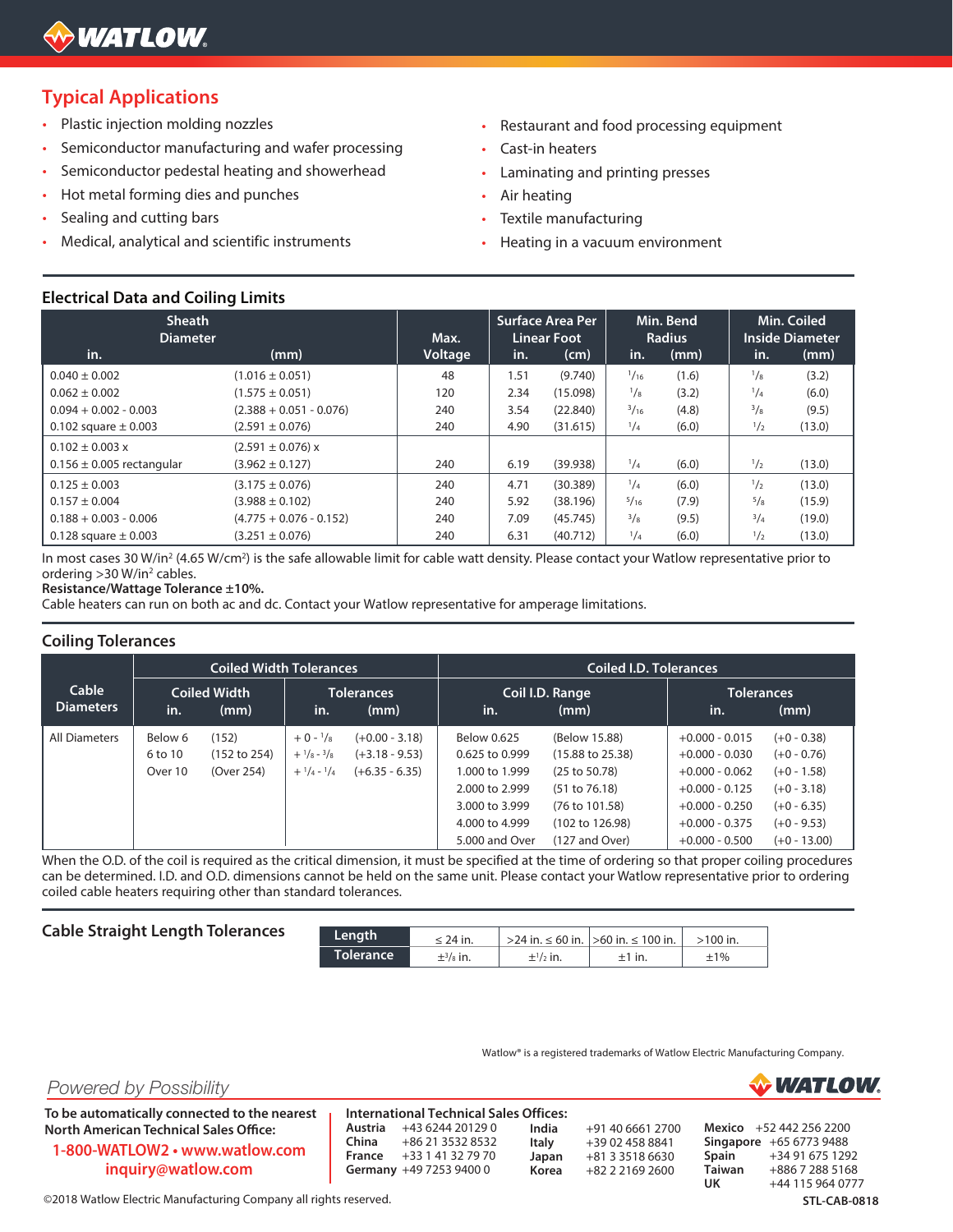# **Coil/Cable Heaters**

|                                                                                               | <b>Straight Cable</b><br>Length<br>in. (mm)                                                                                 | <b>Volts</b> | <b>Watts</b> |    | <b>Watt Density</b><br>W/in <sup>2</sup> (W/cm <sup>2</sup> ) | <b>No-Heat</b><br>Length<br>in. (mm) |       | <b>Lead Wire</b>                                                                                                              | Part<br><b>Number</b> |  |
|-----------------------------------------------------------------------------------------------|-----------------------------------------------------------------------------------------------------------------------------|--------------|--------------|----|---------------------------------------------------------------|--------------------------------------|-------|-------------------------------------------------------------------------------------------------------------------------------|-----------------------|--|
| 0.062 in. (1.6 mm) Diameter Round (with ±10% wattage tolerance) 0.250 in. x 1.125 in. adapter |                                                                                                                             |              |              |    |                                                               |                                      |       |                                                                                                                               |                       |  |
| 24                                                                                            | (610)                                                                                                                       | 120          | 240          | 51 | (7.9)                                                         | $\Omega$                             | (0)   | 36 in. (914) mm                                                                                                               | 62H24A6X-1138         |  |
| 36                                                                                            | (914)                                                                                                                       | 120          | 400          | 57 | (8.8)                                                         | $\mathbf{O}$                         | (0)   |                                                                                                                               | 62H36A5X-1015         |  |
| 56                                                                                            | (1422)                                                                                                                      | 120          | 330          | 30 | (4.7)                                                         | $\Omega$                             | (0)   | swaged-in fiberglass                                                                                                          | 62H56A4X-942          |  |
|                                                                                               | 65 (1651)                                                                                                                   | 120          | 500          | 39 | (6.0)                                                         | $\Omega$                             | (0)   |                                                                                                                               | 62H65A3X-1111         |  |
|                                                                                               | 0.094 in. (2.4 mm) Diameter Round (with ±5% wattage tolerance) 0.132 in. x 1.250 in. adapter- Lead protection not available |              |              |    |                                                               |                                      |       |                                                                                                                               |                       |  |
| 30                                                                                            | (762)                                                                                                                       | 230          | 125          | 17 | (2.6)                                                         | 5                                    | (127) | 48 in. (1219) mm                                                                                                              | 94PC30A1X             |  |
| 30                                                                                            | (762)                                                                                                                       | 230          | 250          | 34 | (5.3)                                                         | 5                                    | (127) | swaged-in PTFE<br>leads only                                                                                                  | 94PC30A2X             |  |
|                                                                                               |                                                                                                                             |              |              |    |                                                               |                                      |       | 0.125 in. (3.2 mm) Diameter Round (with ±10% wattage tolerance) 0.250 in. x 1.125 in. adapter, *0.375 in. x 2.000 in. adapter |                       |  |
| 18                                                                                            | (457)                                                                                                                       | 240          | 250          | 35 | (5.4)                                                         | 1.5                                  | (38)  |                                                                                                                               | 125CH18A4X-1066       |  |
| 19                                                                                            | (483)                                                                                                                       | 120          | 165          | 21 | (3.3)                                                         | 1.5                                  | (38)  |                                                                                                                               | 125CH19A1X-879        |  |
| 24                                                                                            | (610)                                                                                                                       | 120          | 275          | 29 | (4.5)                                                         | 1.5                                  | (38)  | 36 in. (914) mm<br>swaged-in fiberglass                                                                                       | 125CH24A1X-1049       |  |
| 24                                                                                            | (610)                                                                                                                       | 240          | 275          | 29 | (4.5)                                                         | 1.5                                  | (38)  |                                                                                                                               | 125CH24A14X-806       |  |
| 38                                                                                            | (965)                                                                                                                       | 240          | 325          | 21 | (3.3)                                                         | 1.5                                  | (38)  |                                                                                                                               | 125CH38A1X-631        |  |
| 38                                                                                            | (965)                                                                                                                       | 120          | 175          | 12 | (1.9)                                                         | 1.5                                  | (38)  |                                                                                                                               | 125CH38A2X-246        |  |
| 47                                                                                            | (1194)                                                                                                                      | 240          | 260          | 14 | (2.2)                                                         | 1.5                                  | (38)  |                                                                                                                               | 125CH47A1X-108        |  |
| 47                                                                                            | (1194)                                                                                                                      | 120          | 235          | 12 | (1.9)                                                         | 1.5                                  | (38)  |                                                                                                                               | 125CH47A2X-182        |  |
| 47                                                                                            | (1194)                                                                                                                      | 120          | 375          | 20 | (3.1)                                                         | 1.5                                  | (38)  |                                                                                                                               | 125CH47A3X-986        |  |
| 47                                                                                            | (1194)                                                                                                                      | 240          | 345          | 19 | (2.9)                                                         | 1.5                                  | (38)  |                                                                                                                               | 125CH47A4X-1081       |  |
| 65                                                                                            | (1651)                                                                                                                      | 240          | 420          | 16 | (2.5)                                                         | 1.5                                  | (38)  |                                                                                                                               | 125CH65A1X-940        |  |
| 65                                                                                            | (1651)                                                                                                                      | 240          | 675          | 27 | (4.2)                                                         | 1.5                                  | (38)  |                                                                                                                               | 125CH65A2X-1115       |  |
| 95                                                                                            | (2413)                                                                                                                      | 240          | 1000         | 28 | (4.3)                                                         | $\overline{O}$                       | (0)   |                                                                                                                               | 125CH93A1X-1154       |  |
| 126                                                                                           | (3200)                                                                                                                      | 240          | 1500         | 30 | (4.7)                                                         | $\Omega$                             | (0)   |                                                                                                                               | 125H126A4A-969        |  |
| 150                                                                                           | (3810)                                                                                                                      | 240          | 2000         | 34 | (5.3)                                                         | $\overline{O}$                       | (0)   | 48 in. (1219) mm<br>swaged-in fiberglass                                                                                      | 125H150A3A-1168*      |  |
| 223                                                                                           | (5664)                                                                                                                      | 240          | 3000         | 34 | (5.3)                                                         | $\overline{O}$                       | (0)   |                                                                                                                               | 125H223A1A-1057*      |  |
|                                                                                               |                                                                                                                             |              |              |    |                                                               |                                      |       | 0.128 in. (3.3 mm) Square Cross-Section (with ±10% wattage tolerance) 0.250 in. x 1.125 in. adapter                           |                       |  |
| 12                                                                                            | (305)                                                                                                                       | 120          | 200          | 36 | (5.6)                                                         | 1.5                                  | (38)  |                                                                                                                               | 125PS12A24A-647       |  |
| 12                                                                                            | (305)                                                                                                                       | 240          | 200          | 36 | (5.6)                                                         | 1.5                                  | (38)  |                                                                                                                               | 125PS12A23A-155       |  |
| 20                                                                                            | (508)                                                                                                                       | 120          | 300          | 31 | (4.8)                                                         | 1.5                                  | (38)  |                                                                                                                               | 125PS20A37A-537       |  |
| 20                                                                                            | (508)                                                                                                                       | 240          | 300          | 31 | (4.8)                                                         | 1.5                                  | (38)  | 36 in. (914) mm<br>swaged-in fiberglass                                                                                       | 125PS20A38A-142       |  |
| 30                                                                                            | (762)                                                                                                                       | 120          | 450          | 30 | (4.7)                                                         | 1.5                                  | (38)  |                                                                                                                               | 125PS30A47A-159       |  |
| 30                                                                                            | (762)                                                                                                                       | 240          | 450          | 30 | (4.7)                                                         | 1.5                                  | (38)  |                                                                                                                               | 125PS30A48A1019       |  |
| 38                                                                                            | (965)                                                                                                                       | 240          | 600          | 31 | (4.8)                                                         | 1.5                                  | (38)  |                                                                                                                               | 125PS38A23A-562       |  |

Cable Heater Units (Internal thermocouple is not available)

Note: Lead protection is available upon request.